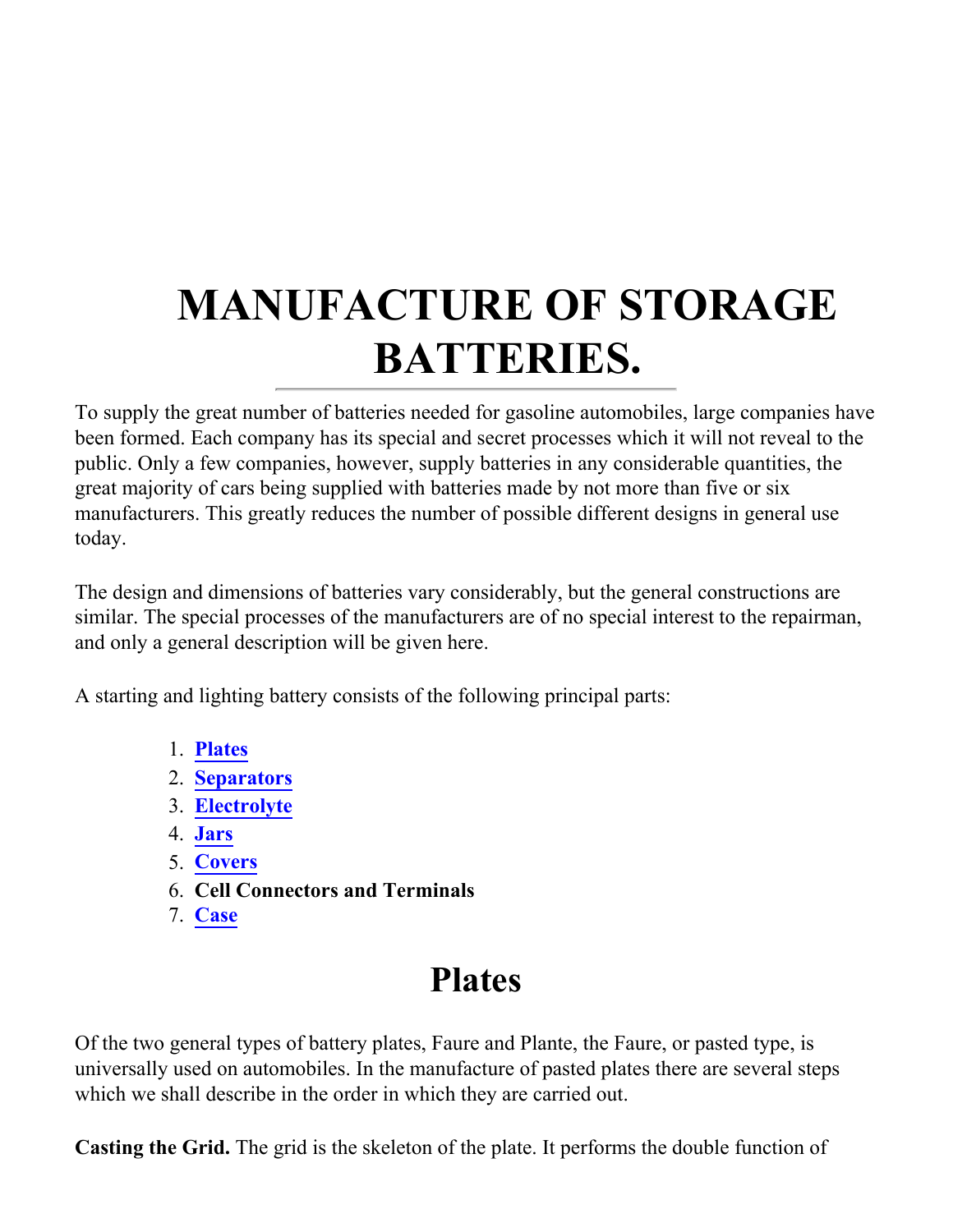supporting the mechanically weak active material and of conducting the current. It is made of a lead antimony alloy which is melted and poured into a mould. Pure lead is too soft and too easily attacked by the electrolyte, and antimony is added to give stiffness, and resistance to the action of the electrolyte in the cell. The amount of antimony used varies in different makes but probably averages 8 to 10%.

The casting process requires considerable skill, the proper composition of the metal and the temperature of both metal and moulds being of great importance in securing perfect grids, which are free from blowholes, and which have a uniform structure and composition. Some manufacturers cast two grids simultaneously in each mould, the two plates being joined to each other along the bottom edge.

**Trimming the Grids.** When the castings have cooled, they are removed from the moulds and passed to a press or trimming machine which trims off the casting gate and the rough edges. The grids are given a rigid inspection, those having shrunken or missing ribs or other defects being rejected. The grids are now ready for pasting.

Fig. 4. Grid, Trimmed, and Ready for Pasting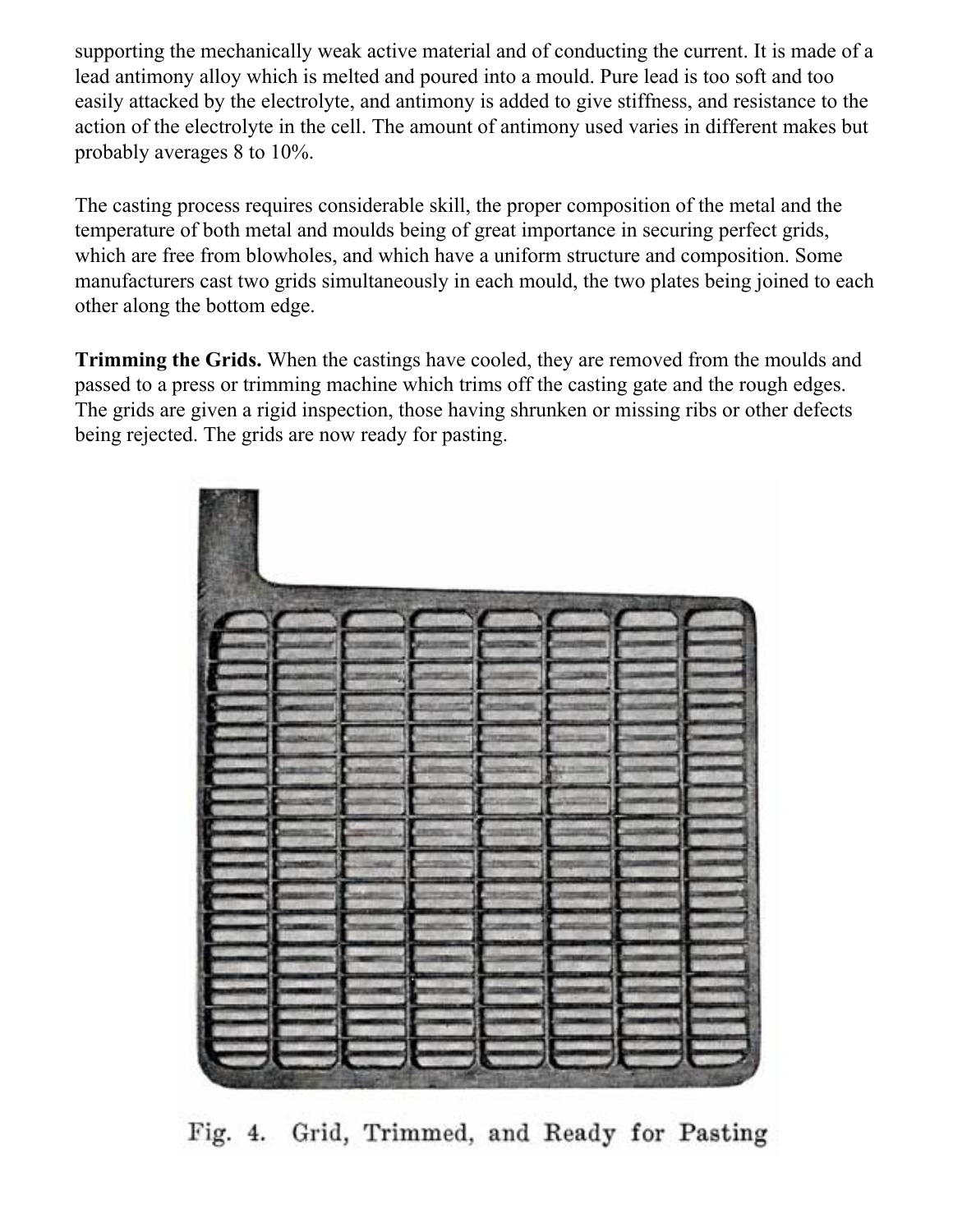Fig. 4 shows a grid ready for pasting. The heavy lug at one upper corner is the conducting lug, for carrying the current to the strap, Fig. 5, into which the lugs are burned when the battery is assembled. The straps are provided with posts, to which the intercell connectors and terminal connectors are attached. The vertical ribs of the grids extend through the plate, providing mechanical strength and conductivity, while the small horizontal ribs are at the surface and in staggered relation on opposite faces. Both the outside frames and the vertical ribs are reinforced near the lug, where the greatest amount of current must be carried.

The rectangular arrangement of ribs, as shown in Fig. 4, is most generally used, although, there are other arrangements such as the Philadelphia "Diamond" grid in which the ribs form acute angles, giving diamond shaped openings, as shown in Fig. 6.

**Pastes.** There are many formulas for the pastes, which are later converted into active material, and each is considered a trade secret by the manufacturer using it. The basis of all, however, is oxide of lead, either Red Lead  $(Pb_30_4)$ , Litharge (PbO), or a mixture of the two, made into a paste with a liquid, such as dilute sulphuric acid. The object of mixing the oxides with the liquid is to form a paste of the proper consistency for application to the grids, and at the same time introduce the proper amount of binding, or setting agent which will give porosity, and which will bind together the active material, especially in the positive plate. Red lead usually predominates in the positive paste, and litharge in the negative, as this combination requires the least energy in forming the oxides to active material.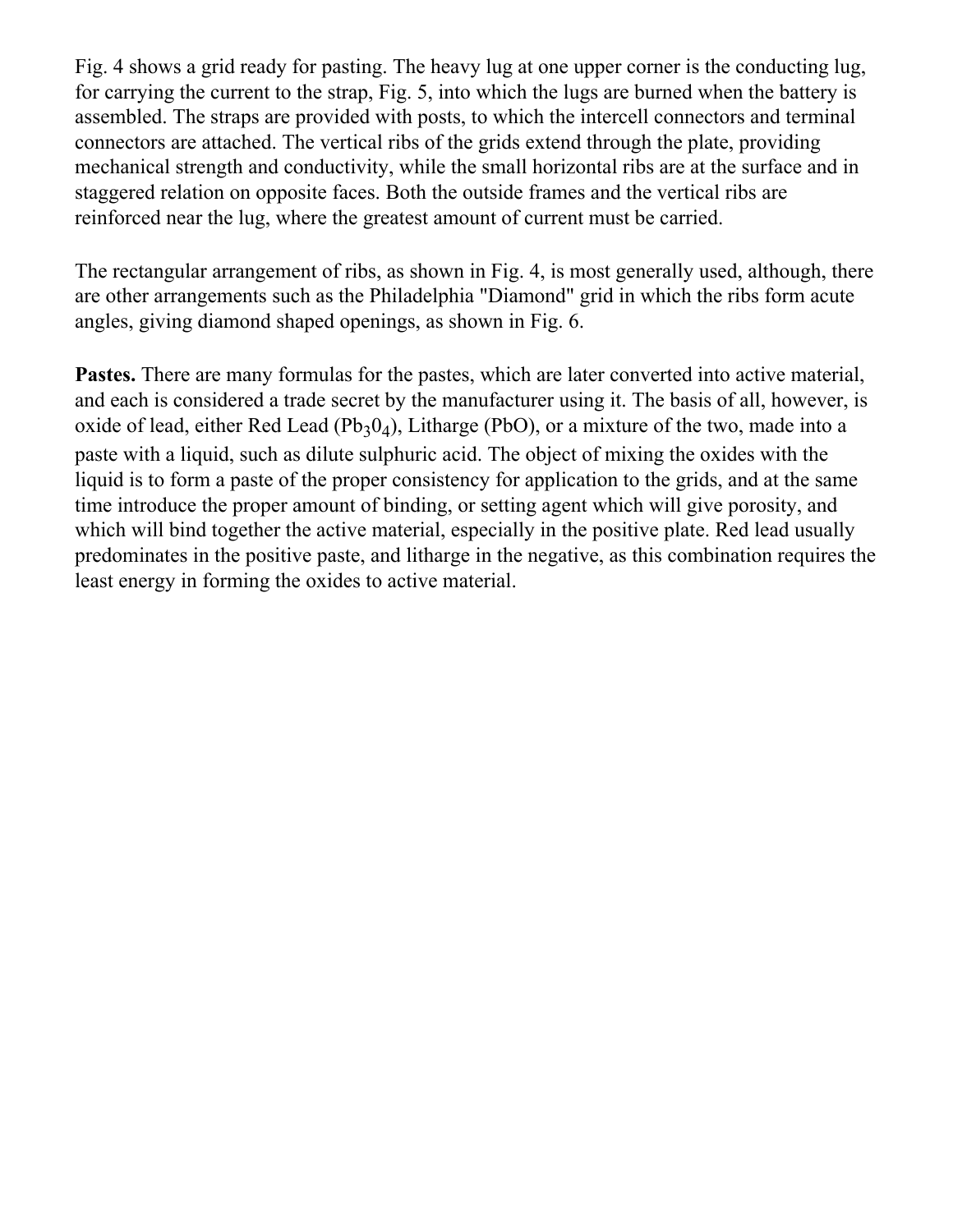



#### Positive Strap Negative Strap Fig. 5. Plate Straps and Posts

The oxides of lead used in preparing the pastes which are applied to the grids are powders, and in their dry condition could not be applied to the grids, as they would fall out. Mixing them with a liquid to make a paste gives them greater coherence and enables them to be applied to the grids. Sulphuric acid puts the oxides in the desired pasty condition, but has the disadvantage of causing a chemical action to take place which changes a considerable portion of the oxides to lead sulphate, the presence of which makes the paste stiff and impossible to apply to the grids. When acid is used, it is therefore necessary to work fast after the oxides are mixed with sulphuric acid to form the paste.

In addition to the lead oxides, the pastes may contain some binding material such as ammonium or magnesium sulphate, which tends to bind the particles of the active material together. The paste used for the negatives may contain lamp black to give porosity.

**Applying the Paste.** After the oxides are mixed to a paste they are applied to the grids. This is done either by hand, or by machine In the hand pasting process, the pastes are applied from each face of the grid by means of a wooden paddle or trowel, and are smoothed off flush with the surface of the ribs of the grid. This work is done quickly in order that the pastes may not stiffen before they are applied.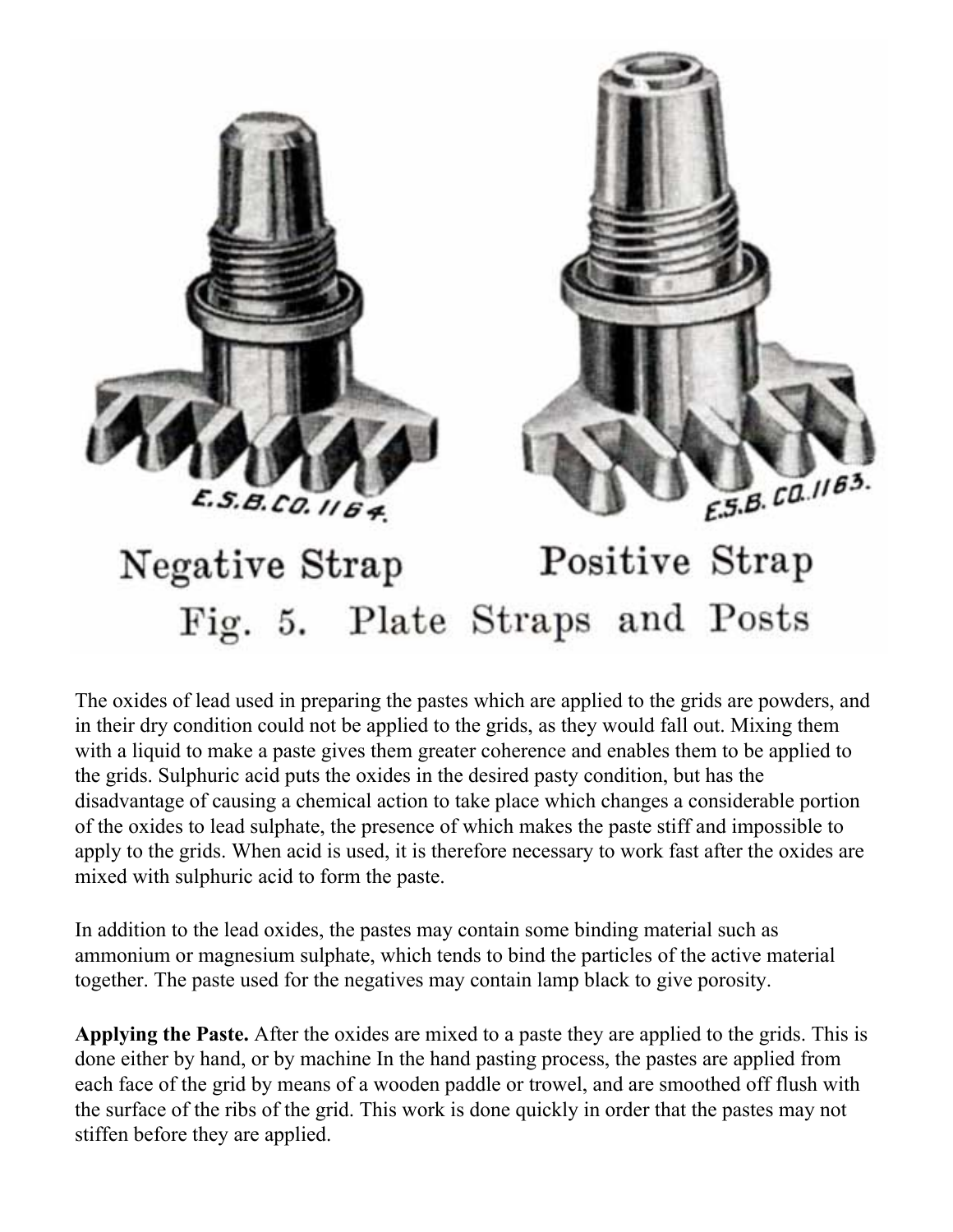U. S. L. plates are pasted in a machine which applies the paste to the grid, subjecting it at the same time to a pressure which forces it thoroughly into the grid, and packs it in a dense mass.

**Drying the Paste.** The freshly pasted plates are now allowed to dry in the air, or are dried by blowing air over them. In any case, the pastes set to a hard mass, in which condition the pastes adhere firmly to the grids. The plates may then be handled without a loss of paste from the grids.



Philadelphia Diamond Grid  $Fig. 6.$ 

**Forming.** The next step is to change the paste of oxides into the active materials which make a cell operative. This is called "forming" and is really nothing but a prolonged charge, requiring several days. In some factories the plates are mounted in tanks, positive and negative plates alternating as in a cell. The positives are all connected together in one group and the negatives in another, and current passed through just as in charging a battery. In other factories the positives and negatives are formed in separate tanks against "dummy" electrodes.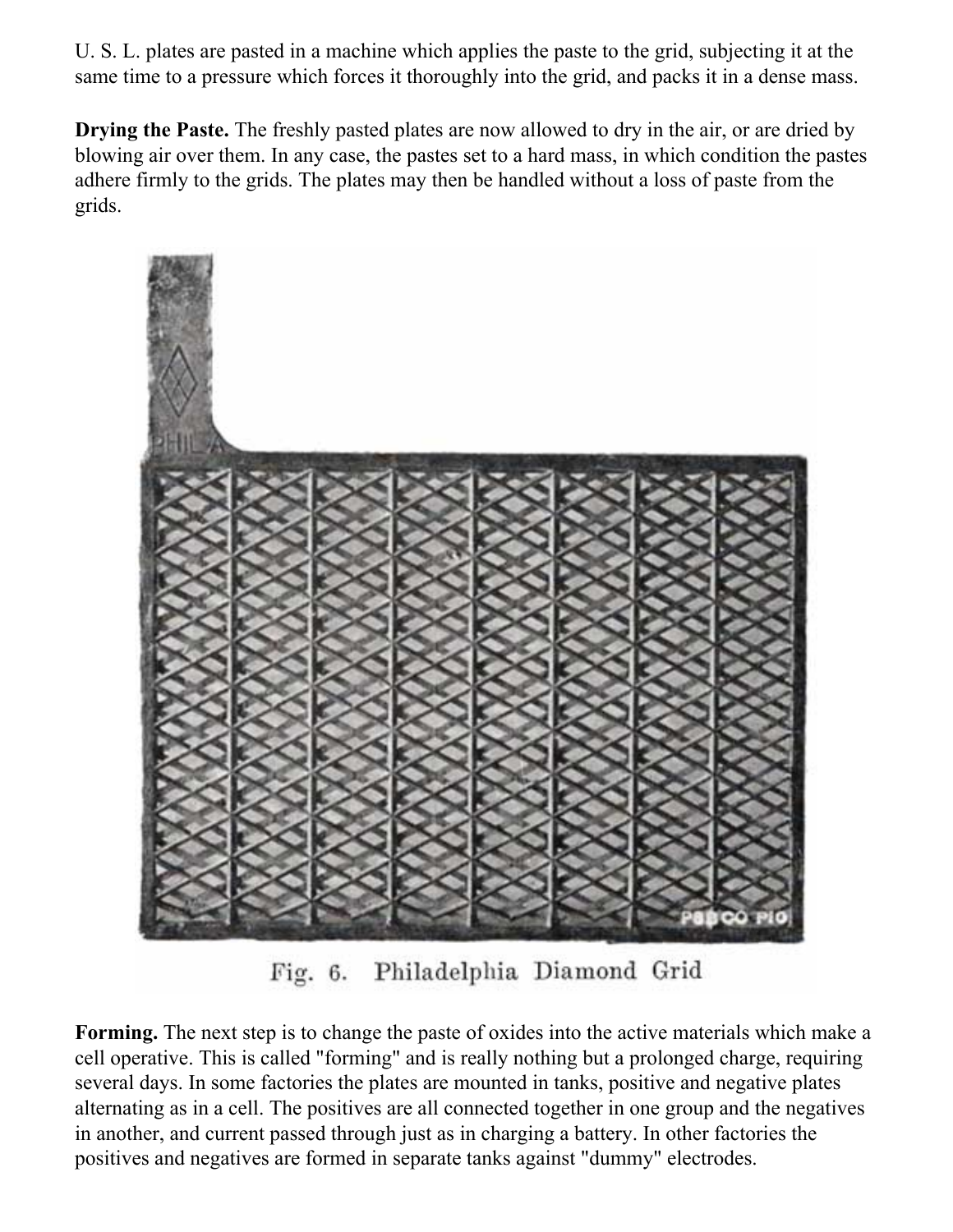The passing of the current slowly changes the mixtures of lead oxide and lead sulphate, forming brown peroxide of lead  $(PbO<sub>2</sub>)$ , on the positive plate and gray spongy metallic lead on the negative. The formation by the current of lead peroxide and spongy lead on the positive and negative plates respectively would take place if the composition of the two pastes were identical. The difference in the composition of the paste for positive and negative plates is for the purpose of securing the properties of porosity and physical condition best suited to each.



Fig. 7. Formed Plate, Ready to Be Burned to Plate Connecting Strap

When the forming process is complete, the plates are washed and dried, and are then ready for use in the battery. If the grids of two plates have been cast together, as is done by some manufacturers, these are now cut apart, and the lugs cut to the proper height. The next step is to roll, or press the negatives after they are removed from the forming bath so as to bring the negative paste, which has become roughened by gassing that occurred during the forming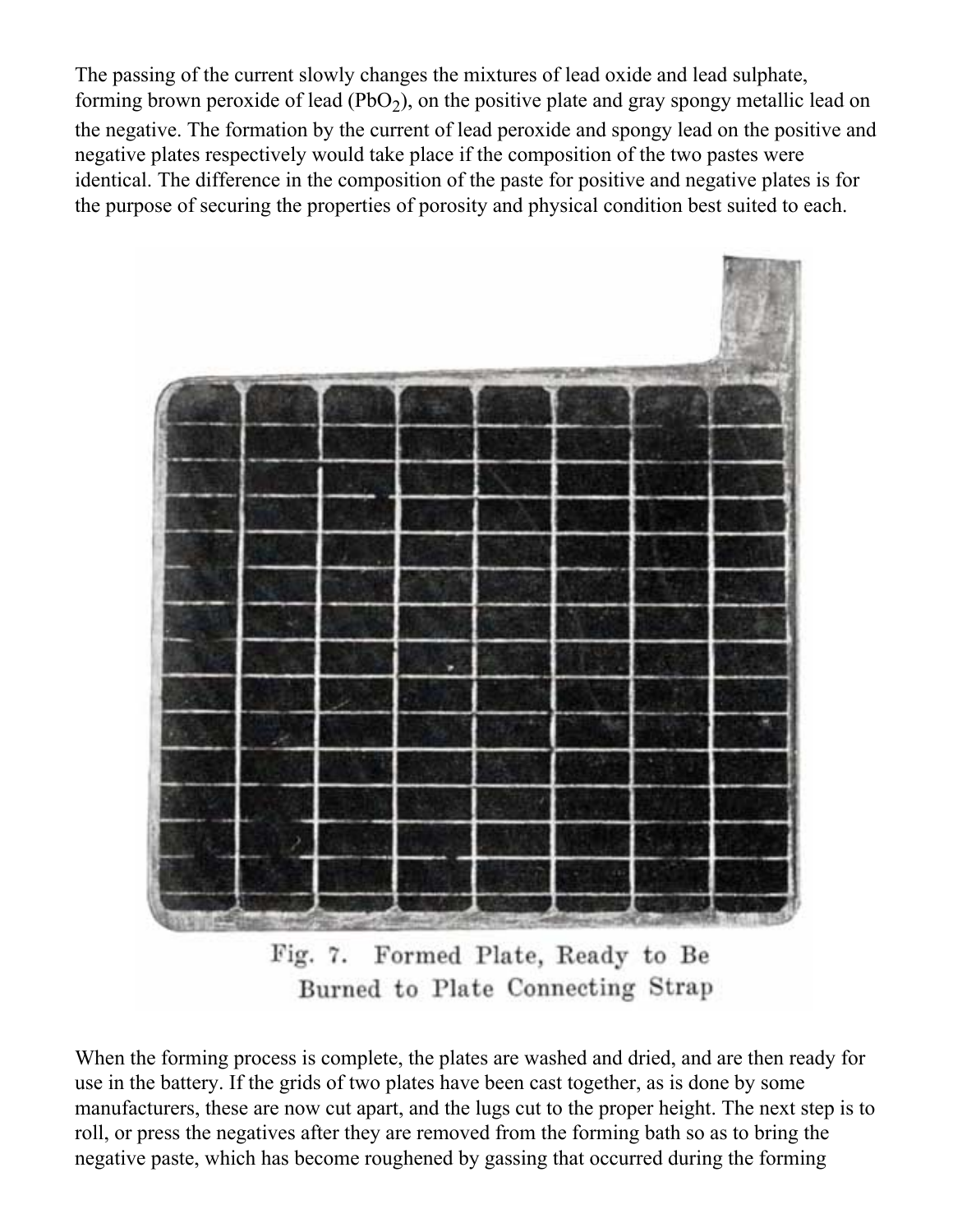<span id="page-6-0"></span>process, flush with the surface of the ribs of the grid. A sufficient amount of sulphate is left in the plates to bind together the active material. Without this sulphate the positive paste would simply be a powder and when dry would fall out of the grids like dry dust. Fig. 7 shows a formed plate ready to be burned to the strap.

### **Separators**

In batteries used both for starting and for lighting, separators made of specially treated wood are largely used. See Fig. 8. The Willard Company has adopted an insulator made of a rubber fabric pierced by thousands of cotton threads, each thread being as long as the separator is thick. The electrolyte is carried through these threads from one side of the separator to the other by capillary action, the great number of these threads insuring the rapid diffusion of electrolyte which is necessary in batteries which are subjected to the heavy discharge current required in starting.

In batteries used for lighting or ignition, sheets of rubber in which numerous holes have been drilled are also used, these holes permitting diffusion to take place rapidly enough to perform the required service satisfactorily, since the currents involved are much smaller than in starting motor service.

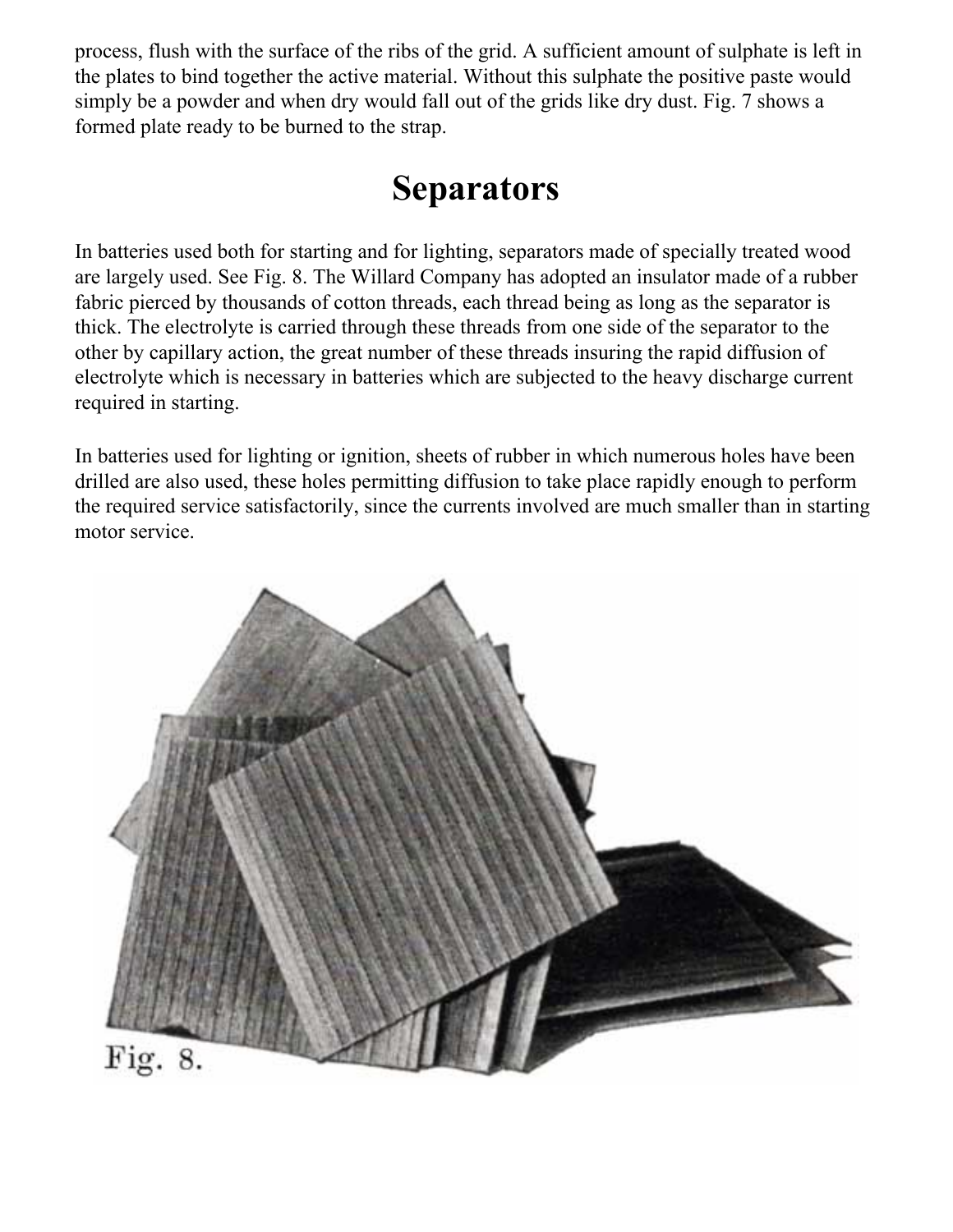Fig. 8. A Pile of Prepared Wooden Seperators Ready to be Put Between the Positive and Negative Plates to Form the Complete Element.

For the wooden separators, porous wood, such as Port Orford cedar, basswood, cypress, or cedar is used. Other woods such as redwood and cherry are also used. The question is often asked "which wood makes the best separators?" This is difficult to answer because the method of treating the wood is just as important as is the kind of wood. The wood for the separators is cut into strips of the correct thickness. These strips are passed through a grooving machine which cuts the grooves in one side, leaving the other side smooth. The strips are next sawed to the correct size, and are then boiled in a warm alkaline solution for about 24 hours to neutralize any organic acid, such as acetic acid, which the wood naturally contains. Such acids would cause unsatisfactory battery action and damage to the battery.

The Vesta separator, or "impregnated mat," is treated in a bath of Barium salts which form compounds with the wood and which are said to make the separators strong and acid-resisting.



Philco Slotted Retainer  $Fig. 9.$ 

Some batteries use a double separator, one of which is the wooden separator, while the other consists of a thin sheet of hard rubber containing many fine perforations. This rubber sheet is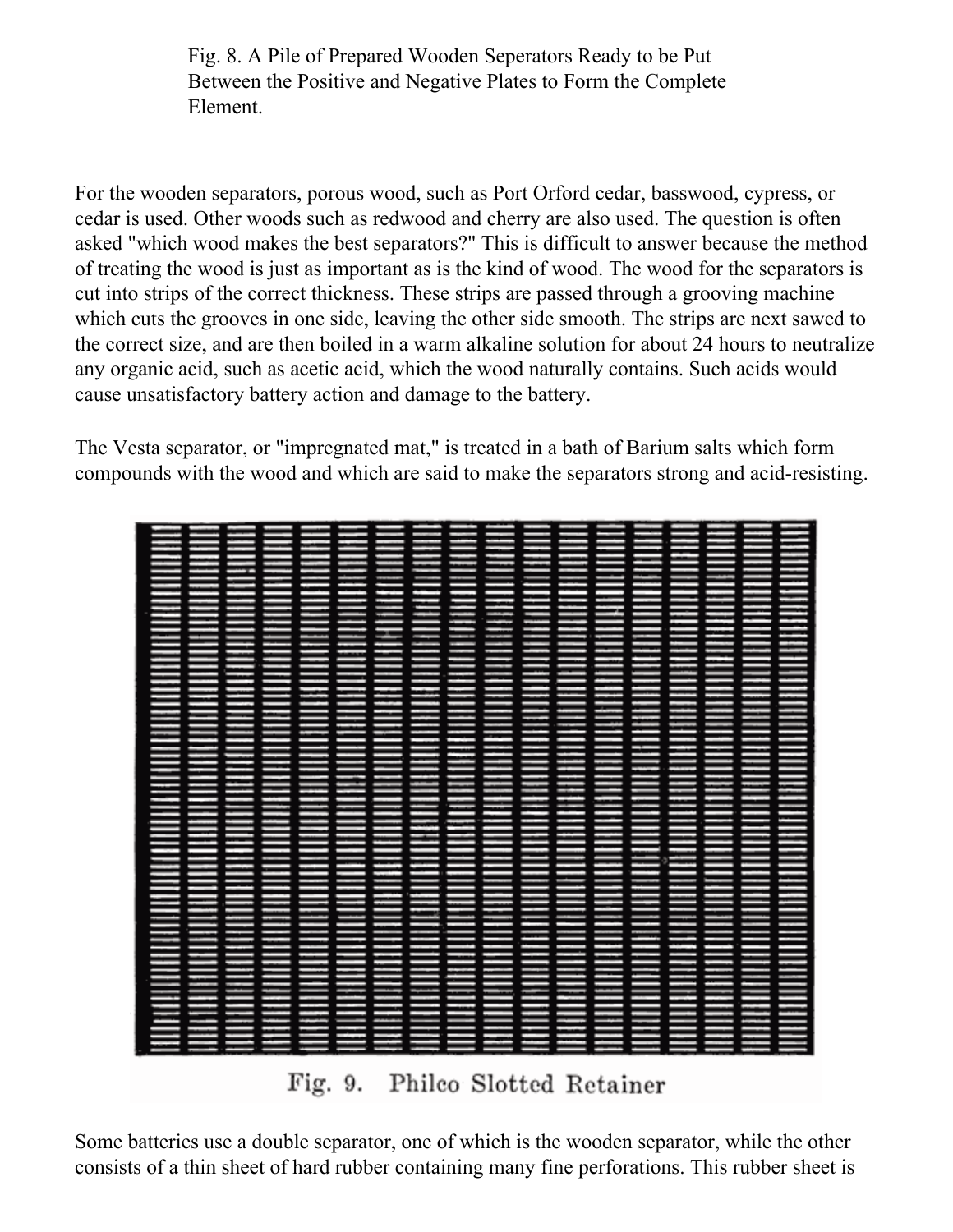placed between the positive plate and the wooden separator. A recent development in the use of an auxiliary rubber separator is the Philco slotted retainer which is placed between the separators and the positives in Philadelphia Diamond Grid Batteries. Some Exide batteries also use slotted rubber separators. The Philco slotted retainer consists of a thin sheet of slotted hard rubber as shown in Fig. 9. The purpose of the retainer is to hold the positive active material in place and prevent the shedding which usually occurs. The slots in the retainer are so numerous that they allow the free passage of electrolyte, but each slot is made very narrow so as to hold the active material in the plates.

### **Electrolyte**

<span id="page-8-0"></span>Little need be said here about the electrolyte, since a full description is given elsewhere. See page 222. Acid is received by the battery manufacturer in concentrated form. Its specific gravity is then 1.835. The acid commonly used is made by the "contact" process, in which sulphur dioxide is oxidized to sulphur trioxide, and then, with the addition of water, changed to sulphuric acid. The concentrated acid is diluted with distilled water to the proper specific gravity.

#### **Jars**

<span id="page-8-1"></span>The jars which contain the plates, separators, and electrolyte are made of a tough, hard rubber compound. They are made either by the moulding process, or by -wrapping sheets of rubber compound around metal mandrels. In either case the jar is subsequently vulcanized by careful heating at the correct temperature.

The battery manufacturers do not, as a rule, make their own jars, but have them made by the rubber companies who give the jars a high voltage test to detect any flaws, holes, or cracks which would subsequently cause a leak. The jars as received at the battery maker's factory are ready for use.

<span id="page-8-2"></span>Across the bottom of the jar are several stiff ribs which extend up into the jar so as to provide a substantial support for the plates, and at the same time form several pockets below the plates in which the sediment resulting from shedding of active material from the plates accumulates.

## **Covers**

No part of a battery is of greater importance than the hard rubber cell covers, from the viewpoint of the repairman as well as the manufacturer. The repairman is concerned chiefly with the methods of sealing the battery, and no part of his work requires greater skill than the work on the covers. The manufacturers have developed special constructions, their aims being to design the cover so as to facilitate the escape of gas which accumulates in the upper part of a cell during charge, to provide space for expansion of the electrolyte as it becomes heated, to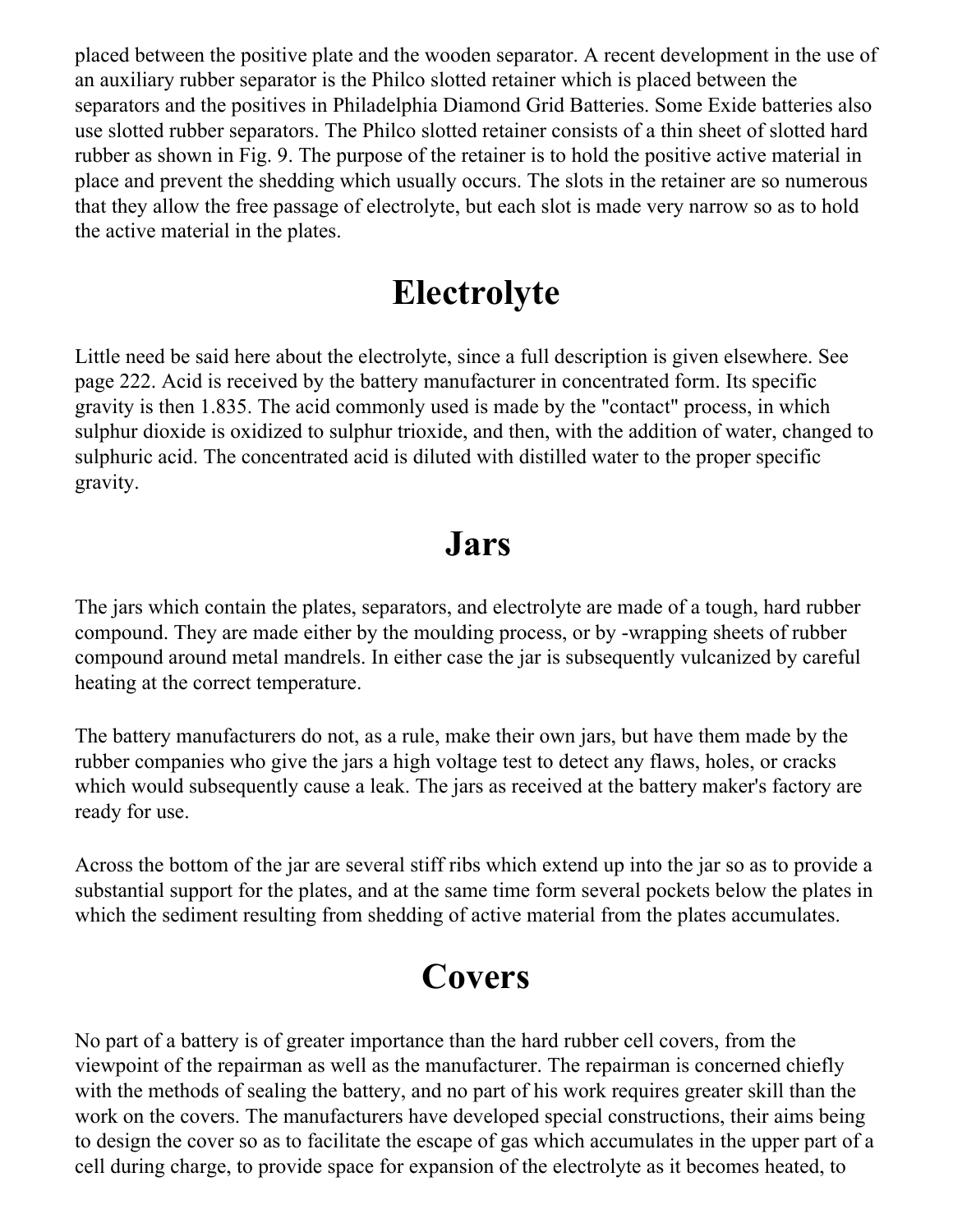simplify inspection and filling with pure water, to make leak proof joints between the cover and the jar and between the cover and the lead posts which project through it, and to simplify the work of making repairs.

**Single and Double Covers.** Modern types of batteries have a single piece cover, the edges of which are made so as to form a slot or channel with the inside of the jar, into which is poured sealing compound to form a leak proof joint. This construction is illustrated. in Exide, Fig. 1.5; Vesta, Fig. 264; Philadelphia Diamond Grid, Fig. 256; U. S. L., Figs. 11 and 244; and Prest-0- Lite, Fig. 247, batteries. Exide batteries are also made with a double flange cover, in which the top of the jar fits between the two flanges. In single covers, a comparatively small amount of sealing compound is used, and repair work is greatly simplified.

In the Eveready battery, Fig. 262, compound is poured over the entire cover instead of around the edges. This method requires a considerable amount of sealing compound.

The use of double covers is not as common as it was some years ago. This construction makes use of two flat pieces of hard rubber. In such batteries a considerable amount of sealing compound is used. This compound is poured on top of the lower cover to seal the battery, the top cover serving to cover up the compound and brace the posts. Fig. 10 illustrates this construction.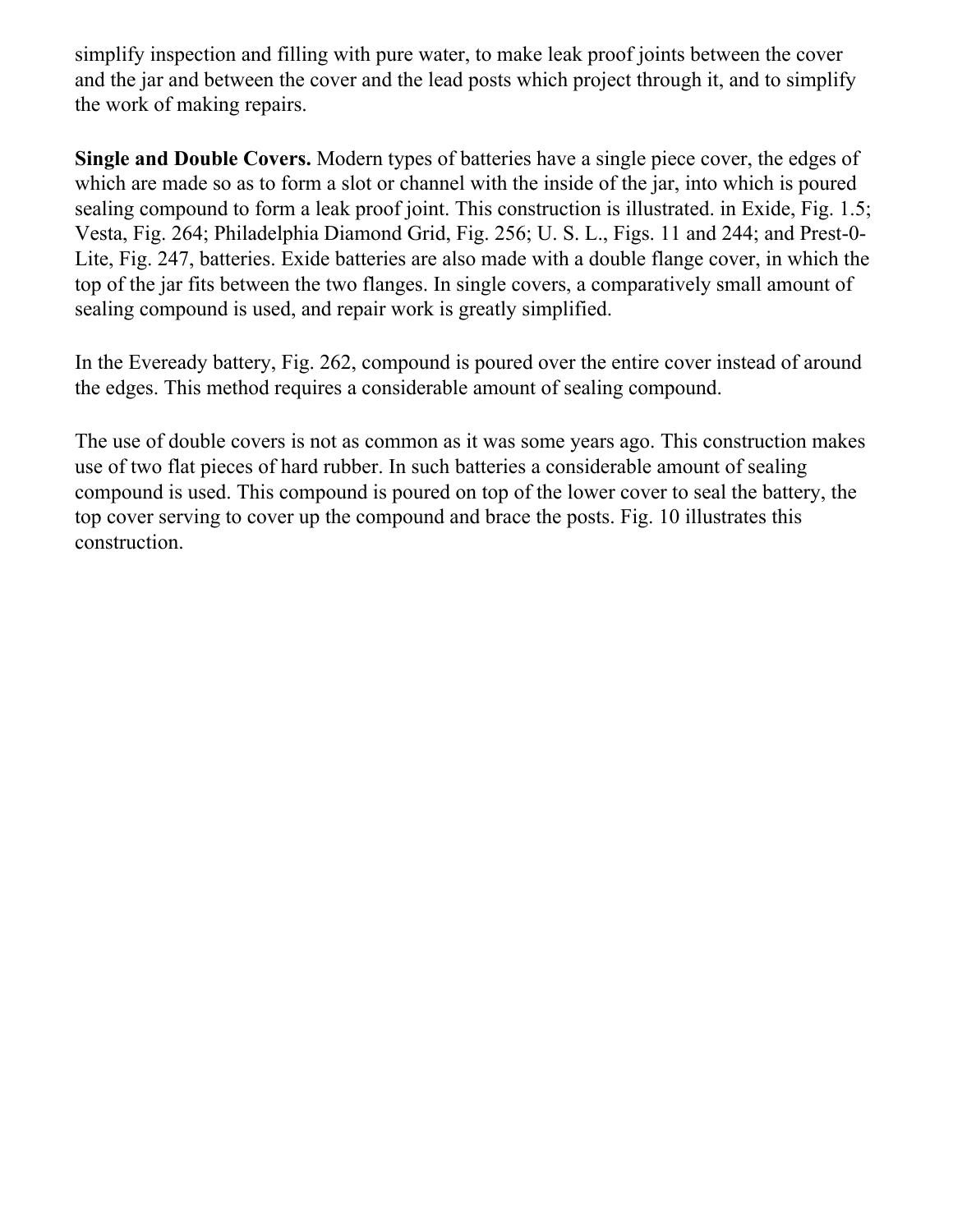

Cross-Section of Gould Double Cover Battery Fig. 10.

**Sealing Around the Posts.** Much variety is shown in the methods used to secure a leak proof joint between the posts and the cover. Several methods are used. One of these uses the sealing compound to make a tight joint. Another has lead bushings which are screwed up into the cover or moulded in the cover, the bushings being burned together with the post and cell connector. Another method has a threaded post, and uses a lead alloy nut with a rubber washer to make a tight joint. Still another method forces a lead collar down over the post, and presses the cover down on a soft rubber gasket.

**Using Sealing Compound.** Some of the batteries which use sealing compound to make a tight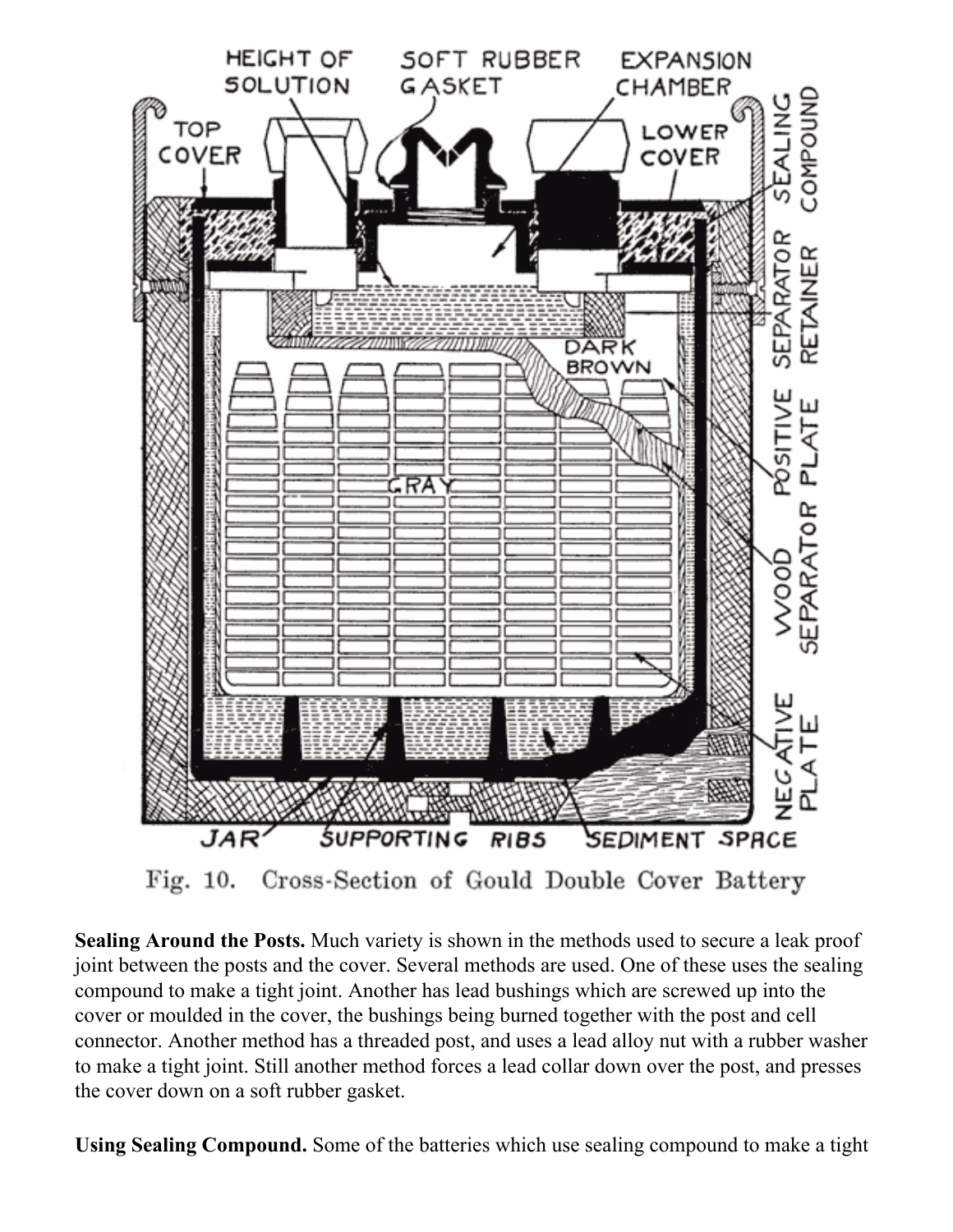joint between the cover and the post have a hard rubber bushing shrunk over the post. This construction is used in Gould batteries, as shown in Fig. 10, and -in the old Willard double cover batteries. The rubber bushing is grooved horizontally to increase the length of the sealing surface.



Other batteries that use sealing compound around the posts have grooves or "petticoats" cut directly in the post and have a well around the post into which the sealing compound is poured. This is the construction used in the old Philadelphia Diamond Grid battery, as shown in Fig. 254.

**Using Lead Bushings.** U. S. L. batteries have a flanged lead bushing which is moulded directly into the cover, as shown in Fig. 11. In assembling the battery, the cover is placed over the post, and the cell connector is burned to both post and bushing.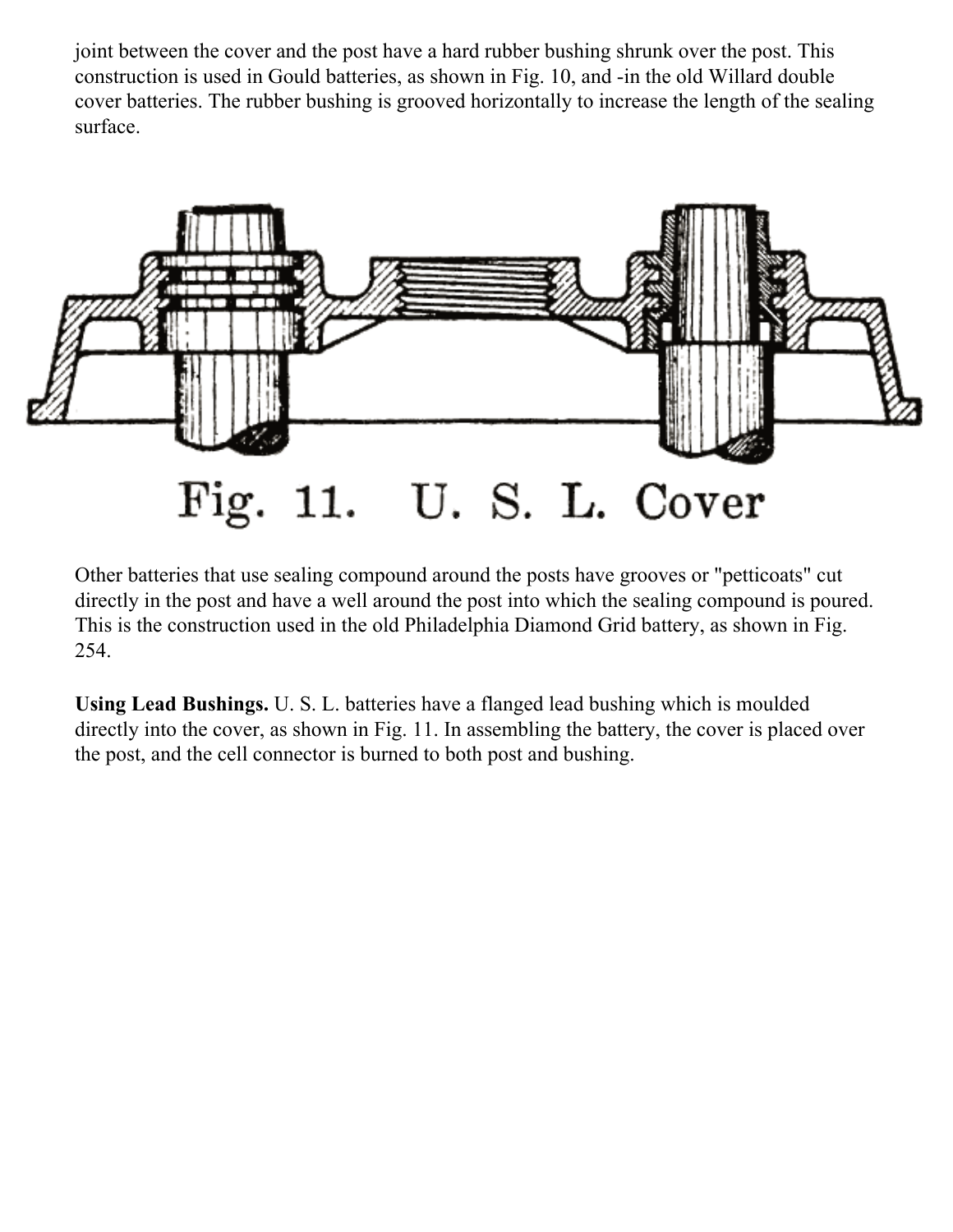

In older type U. S. L. batteries a bushing was screwed up through the cover, and then burned to the post and cell connector.

An old type Prest-O-Lite battery used a lead bushing which screwed up through the cover similarly to the U. S. L. batteries. Fig. 12 illustrates this construction. The SJWN and SJRN Willard Batteries used a lead insert. See page 424.

The modern Vesta batteries use a soft rubber gasket under the cover, and force a lead collar over the post, which pushes the cover down on the gasket. The lead collar and post "freeze" together and. make an acid proof joint. See page 413. The Westinghouse battery uses a three part seal consisting of a lead washer which is placed around the post, a U shaped, soft gum washer which is placed between the post and cover, and a tapered lead sleeve, which presses the washer against the post and the cover. See page 417.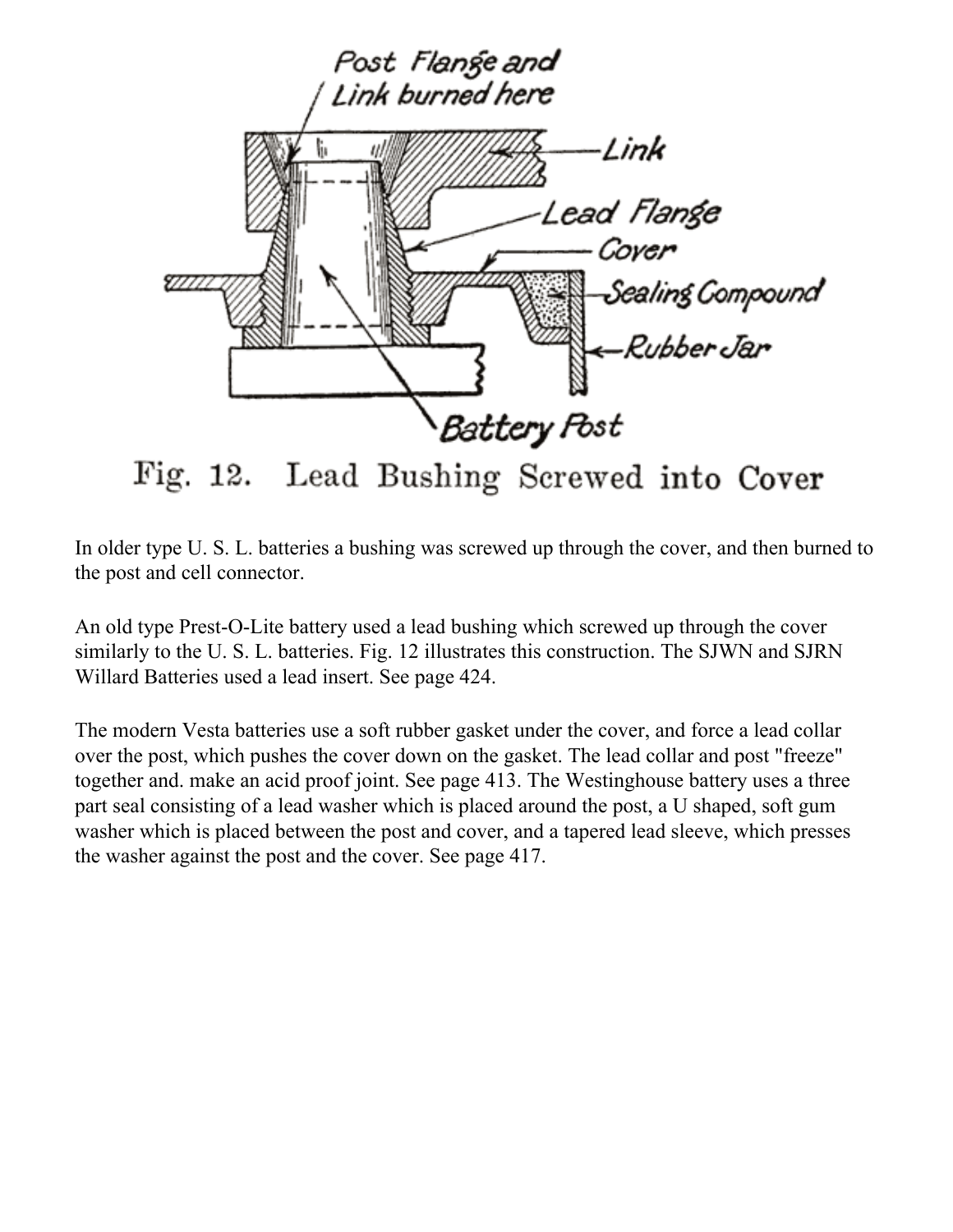

Fig. 13. Cross Section of Old Type Willard Battery

**The Prest-O-Lite Peened Post Seal.** All Prest-O-Lite batteries designated as types WHN, RHN, BHN and JFN, have a single moulded cover which is locked directly on to the posts. This is done by forcing a solid ring of lead from a portion of the post down into a chamfer in the top of the cover. This construction is illustrated in Fig. 247.

**Batteries Using Sealing Nuts.** The Exide batteries have threaded posts. A rubber gasket is placed under the cover on a shoulder on the post. The nut is then turned down on the post to force the cover on the gasket. This construction is illustrated in Fig. 239. The Titan battery uses a somewhat similar seal, as shown in Fig. 293.

Some of the older Willard batteries have a chamfer or groove in the under, side of the cover.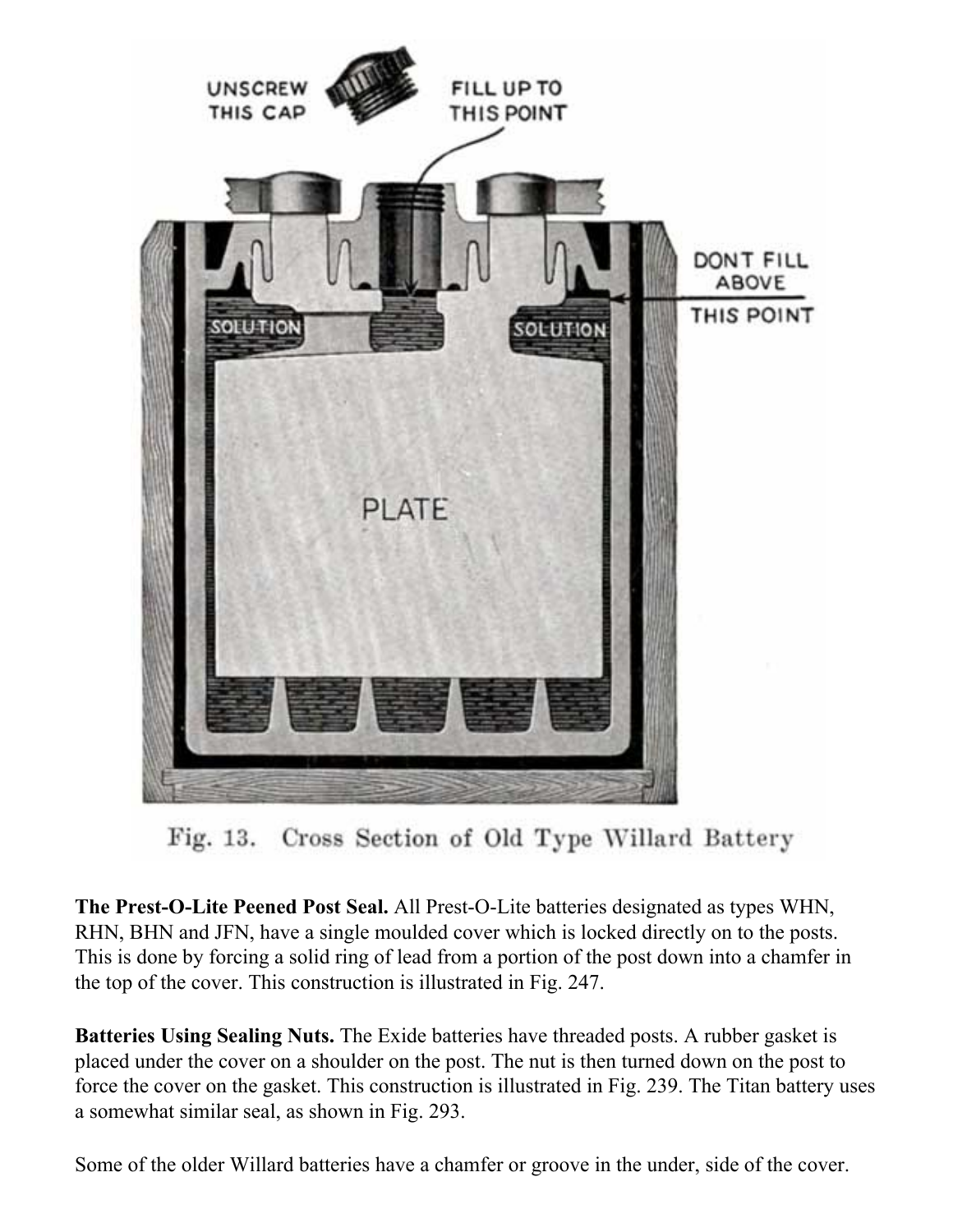The posts have a ring of lead in the base which fits up into the. groove in the cover to make a tight joint. This is illustrated in Fig. 13. The later Willard constructions, using a rubber gasket seal and a lead cover insert, are illustrated in Figs. 278 and 287.

**Filling Tube or Vent Tube Construction.** Quite a number of designs have been developed in the construction of the filling or vent tube. In double covers, the tube is sometimes a separate part which is screwed into the lower cover. In other batteries using double covers, the tube is an integral part of the cover, as shown in Fig. 10. In all single covers, the tube is moulded integral with the cover.



Several devices have been developed to make it impossible to overfill batteries. This has been done by the U. S. L. and Exide companies on older types of batteries, their constructions being described as follows:

In old U. S. L. batteries, a small auxiliary vent tube is drilled, as shown in Fig. 14. When filling to replace evaporation, this vent tube prevents overfilling.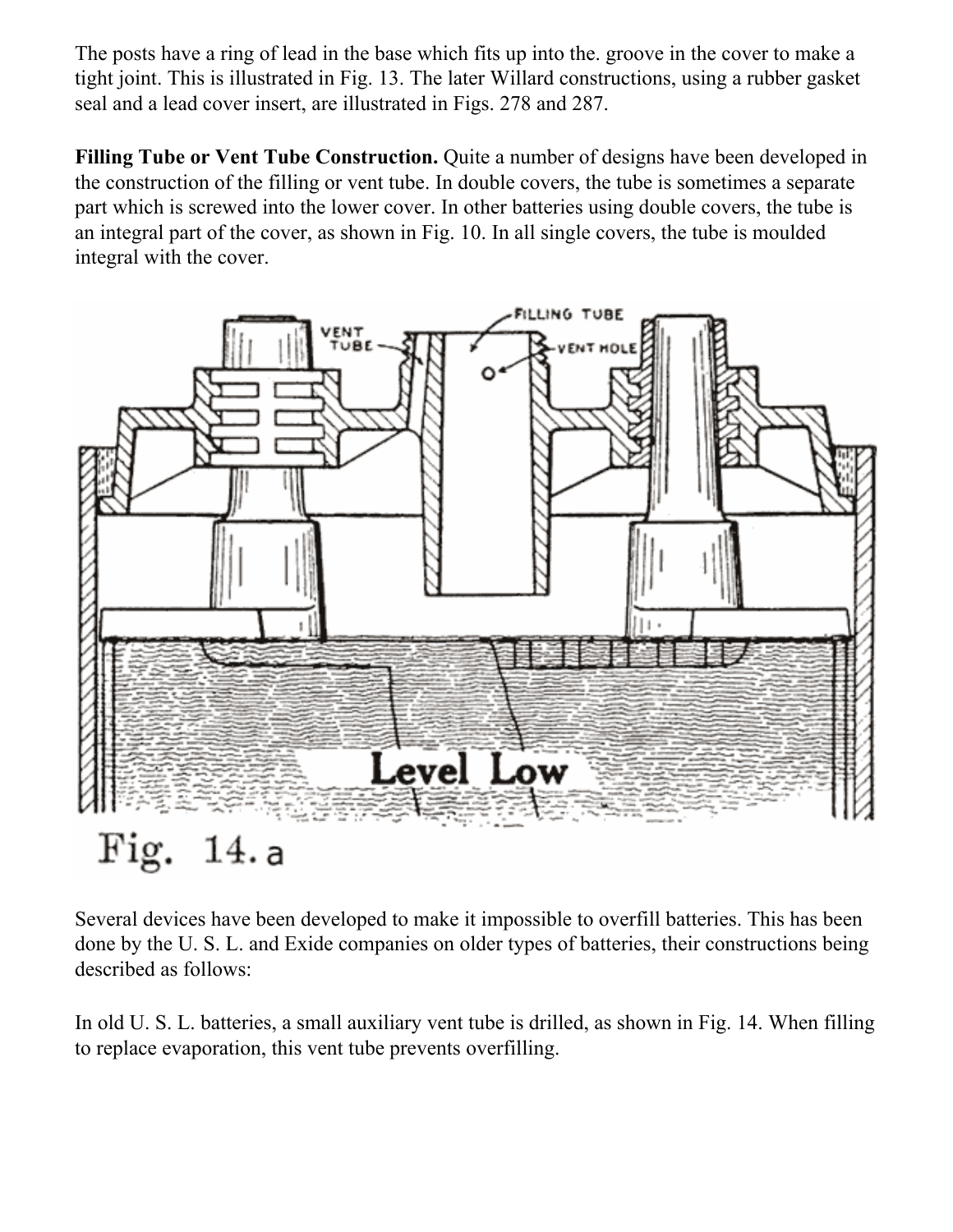

A finger is placed over the auxiliary vent tube shown in Fig. 14. The water is then poured in through the filling or vent tube. When the water reaches the bottom of the tube, the air imprisoned in the expansion chamber can no longer escape. Consequently the water can rise no higher in this chamber, but simply fills up the tube. Water is added till it reaches the top of the tube. The finger is then removed from the vent tube. This allows the air to escape from the expansion chamber. The water will therefore fall in the filling or vent tube, and rise slightly in the expansion chamber. The construction makes it impossible to overfill the battery, provided that the finger is held on the vent hole as directed.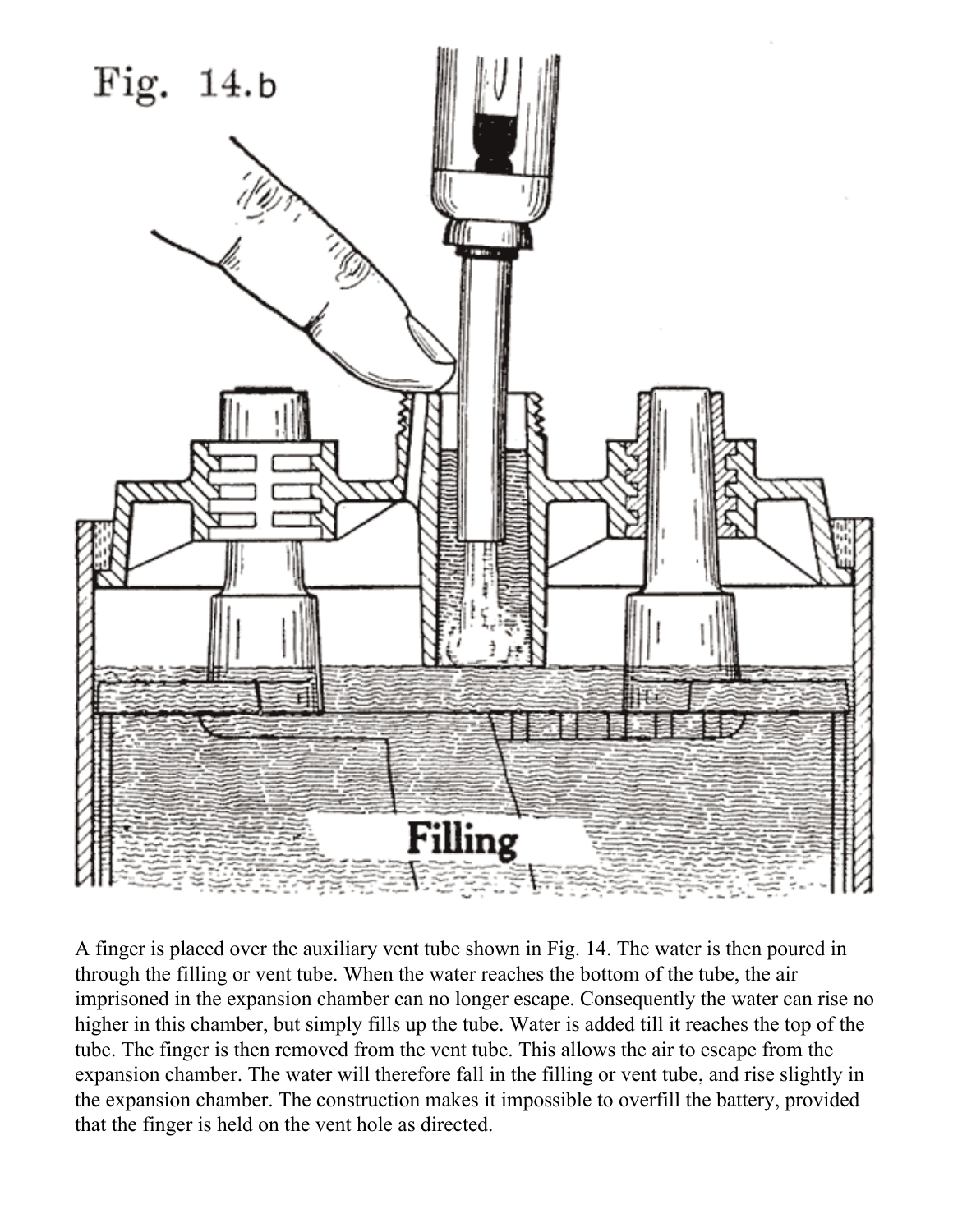

Figure 15 shows the Non-Flooding Vent and Filling Plug used in the older type Exide battery, and in the present type LXRV. The new Exide cover, which does not use the non-flooding feature, is also shown. The old construction is described as follows: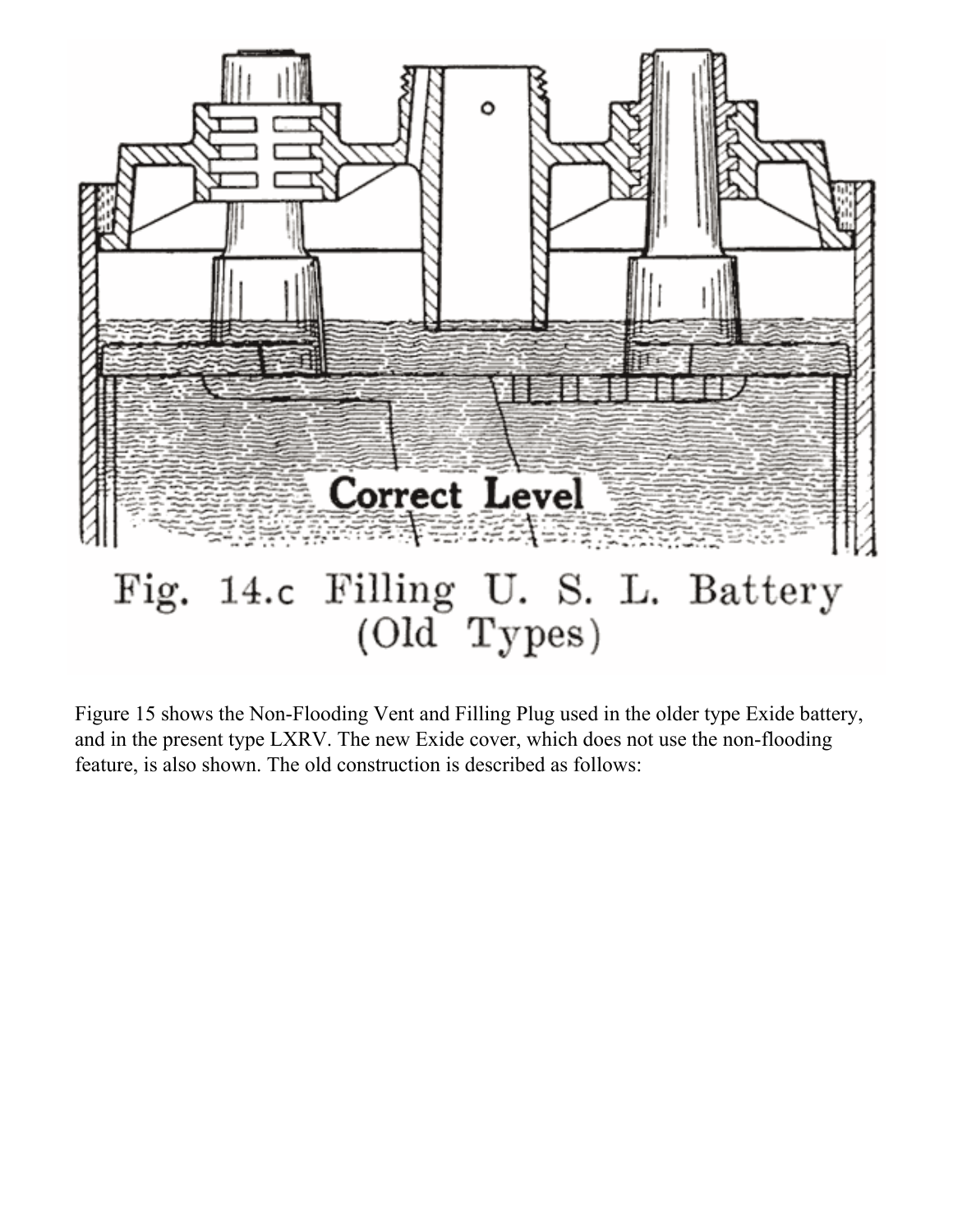

Sectional View of Cover, Plug in Place. Air Lock (A) in Position to Allow Free Escape of Gas Through Passages (BB)



Top View of Cover and Filling Plug, Plug Removed



Sectional View of Cover, Plug Removed. Air Passages (BB) Closed and Air Lock (A) in Position to Prevent Overfilling Old Exide Cover



New Exide Cover Fig. 15. Old and New Exide Covers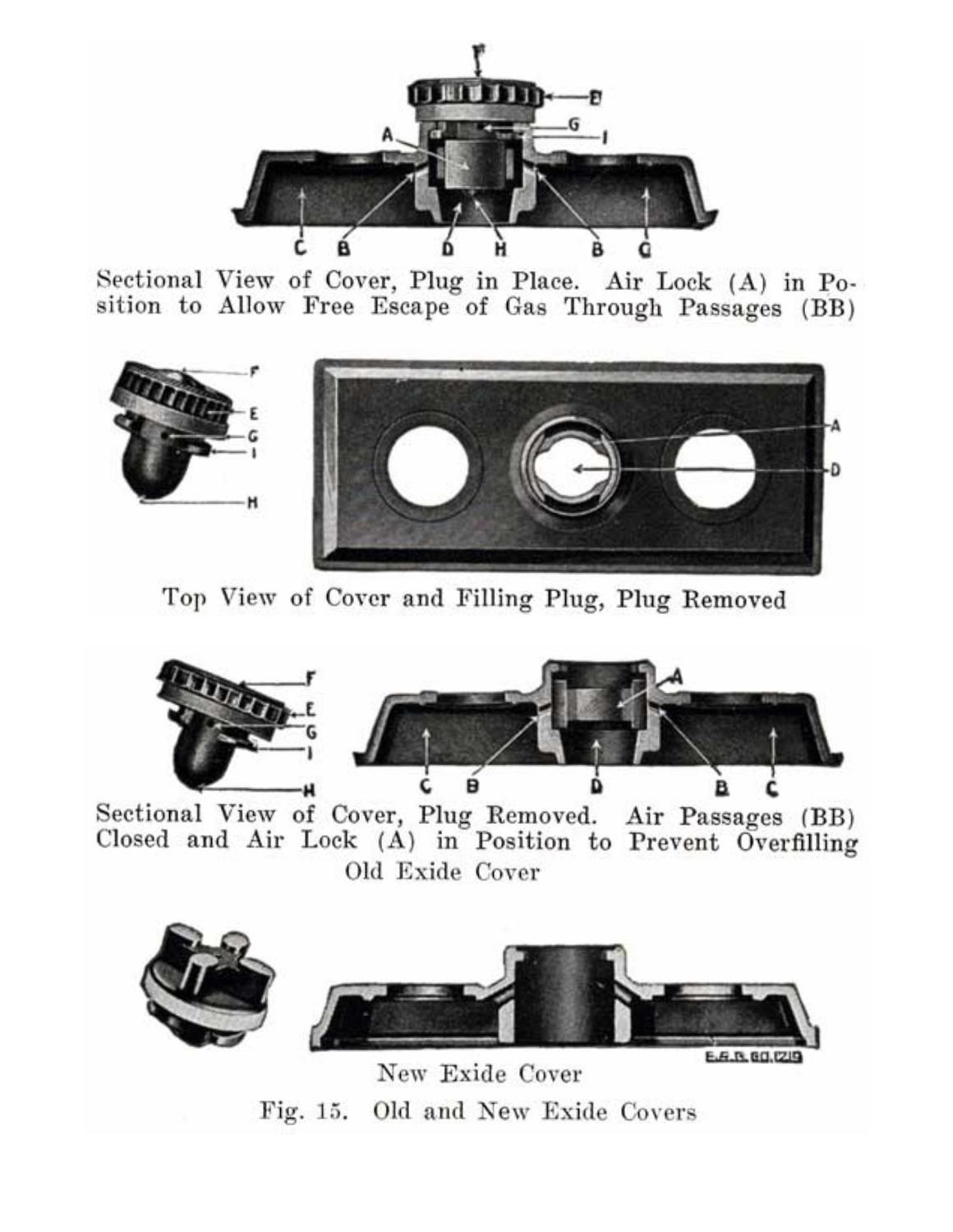From the illustrations of the vent and filling plug, it will be seen that they provide both a vented stopper (vents F, G, H), and an automatic device for the preventing of overfilling and flooding. The amount of water that can be put into the cell is limited to the exact amount needed to replace that lost by evaporation. This is accomplished by means of the hard rubber valve (A) within the cell cover and with which the top of the vent plug (E) engages, as shown in the illustrations. The action of removing the plug (E) turns this valve- (A), closing the air passage (BB), and forming an air tight chamber (C) in the top of the cell. When water is poured in, it cannot rise in this air space (C) so as to completely fill the cell. As soon as the proper level is reached, the water rises in the filling tube (D) and gives a positive indication that sufficient water has been added. Should, however, the filling be continued, the excess will be pure water only, not acid. On replacing the plug (E), valve (A) is automatically turned, opening the air passages (BB), leaving the air chamber (C) available for the expansion of the solution, which occurs when the battery is working.

Generally the filling or vent tube is so made that its lower end indicates the correct level of electrolyte above the plates, In adding water, the level of the electrolyte is brought up to the bottom of the filling tube. By looking down into the tube, it can be seen when the electrolyte reaches the bottom of the tube.

**Vent Plugs, or Caps.** Vent plugs, or caps, close up the filling or vent tubes in the covers. They are made of hard rubber, and either screw into or over the tubes, or are tightened by a full or partial turn, as is done in Exide batteries. In the caps are small holes which are so arranged that gases generated within the battery may escape, but acid spray cannot pass through these holes. It is of the utmost importance that the holes in the vent caps be kept open to allow the gases to escape.

#### **Case**

<span id="page-18-0"></span>The wooden case in which the cells are placed is usually made of kiln dried white oak or hard maple. The wood is inspected carefully, and all pieces are rejected that are weather- checked, or contain worm-holes or knots. The wood is sawed into -various thicknesses, and then cut to the proper lengths and widths. The wood is passed through other machines that cut in the dovetails, put the tongue on the bottom for the joints, stamp on the part number, drill the holes for the screws or bolts holding the handles, cut the grooves for the sealing compound, etc. The several pieces are then assembled and glued together. The finishing touches are then put on, these consisting of cutting the cases to the proper heights, sandpapering the boxes, etc. The cases are then inspected and are ready to be painted.

A more recent development in case construction is a one-piece hard rubber case, in which the jars and case are made in one piece, the cell compartments being formed by rubber partitions which form an integral part of the case. This construction is used in several makes of Radio "A" batteries, and to some extent in starting batteries.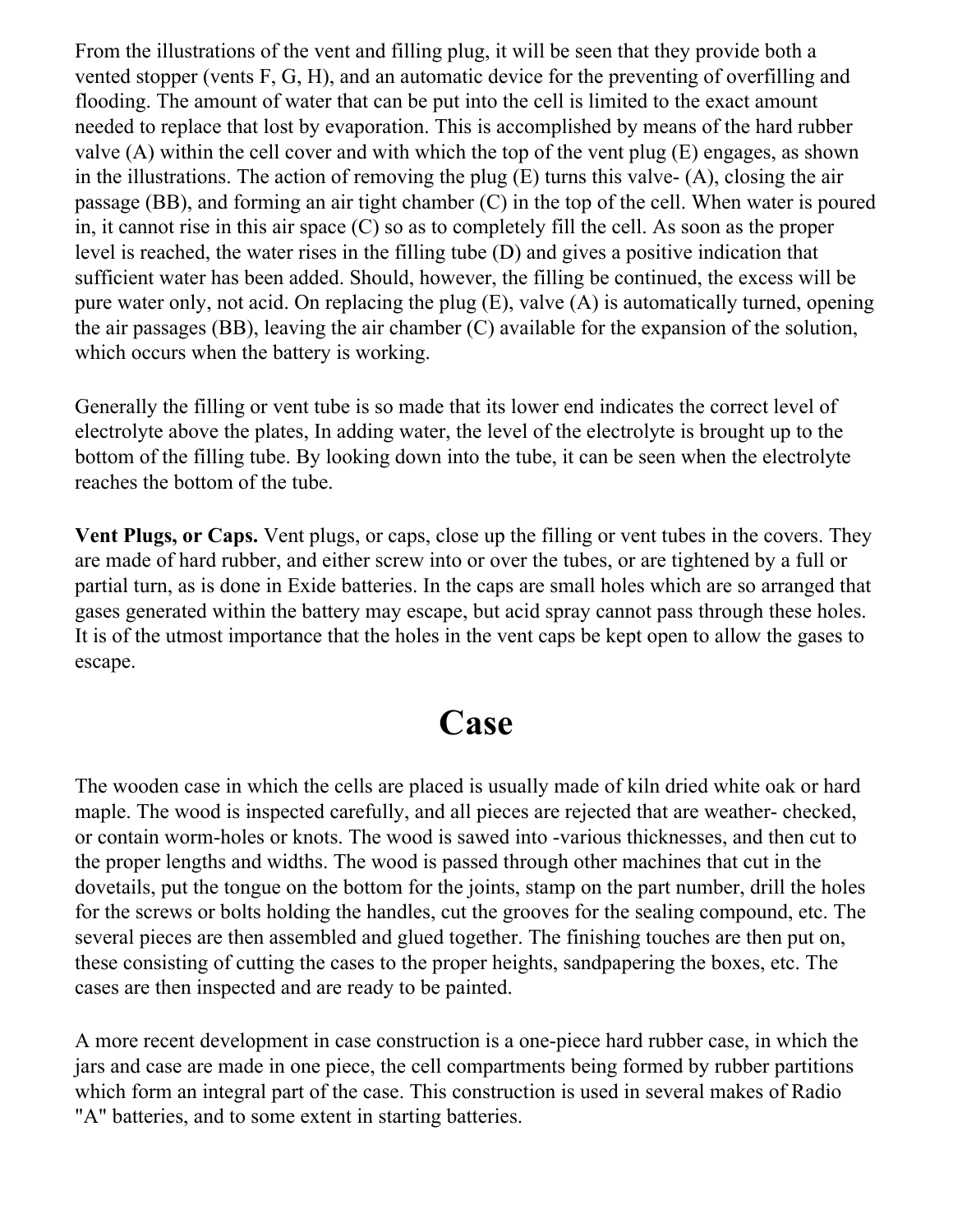

Fig. 16. Battery Case

Asphaltum paint is generally used for wooden cases, the bottoms and tops being given three, coats, and the sides, two. The number of coats of paint varies, of course, in the different factories. The handles are then put on by machinery, and the case, Fig. 16, is complete, and ready for assembling.

### **Assembling and Sealing**

The first step in assembling a battery is to burn the positive and negative plates to their respective straps, Fig. 5, forming the positive and negative "**groups**," Fig. 2. This is done by arranging a set of plates and a strap in a suitable rack which holds them securely in proper position, and then melting together the top of the plate lugs and the portion of the strap into which they fit with a hot flame.

A positive and a negative group are now slipped together and the separators inserted. The grooved side of the wood separator is placed toward the positive plate and when perforated rubber sheets are used these go between the positive and the wood separator. The positive and negative "groups" assembled with the separators constitute the "**element**," Fig. 3.

Before the elements are placed in the jars they are carefully inspected to make sure that no separator has been left out. For this purpose the "Exide" elements are subjected to an electrical test which rings a bell if a separator is missing, this having been found more infallible than trusting to a man's eyes.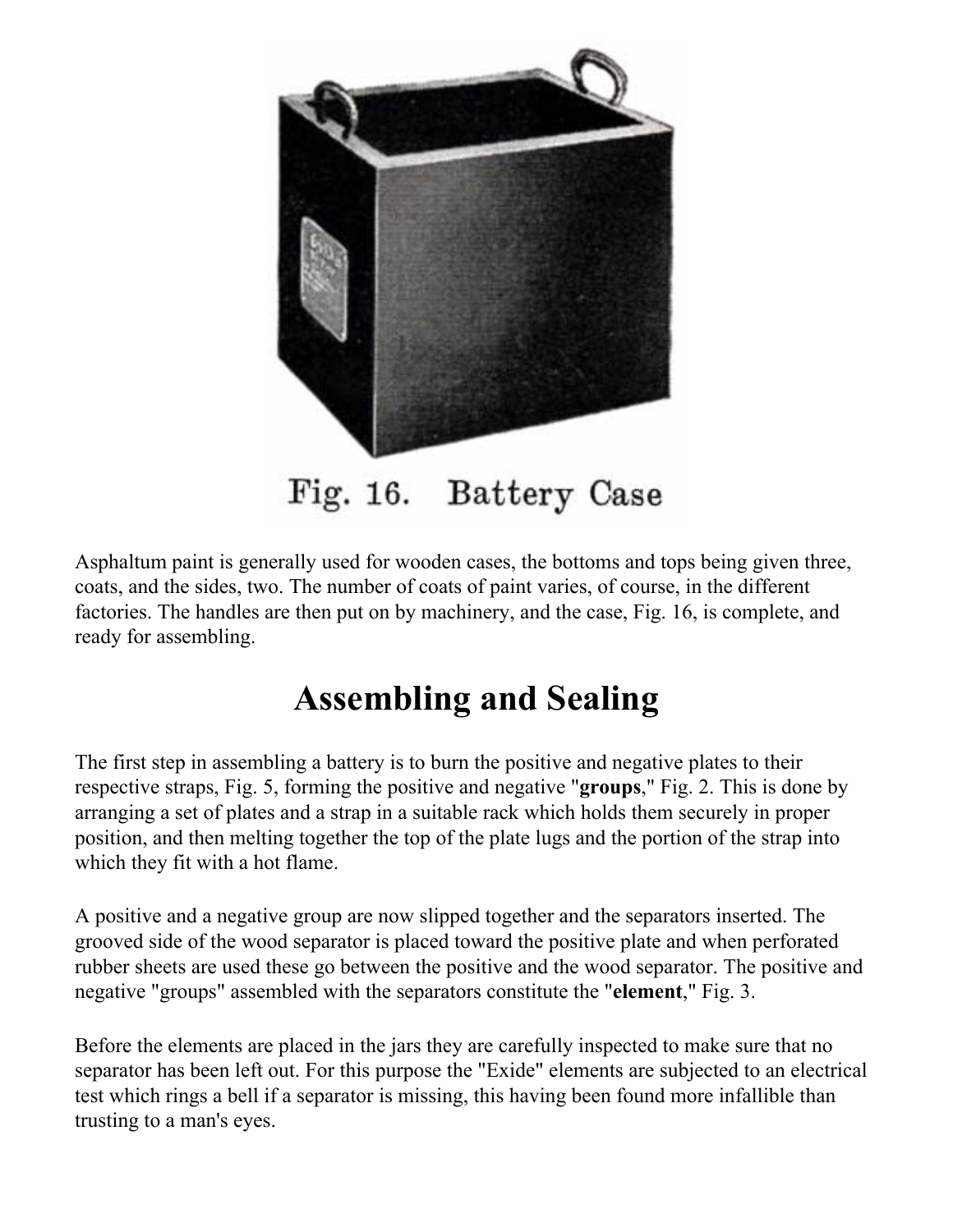In some batteries, such as the Exide, Vesta, and Prest-O-Lite batteries, the cover is placed on the element and made fast before the elements are placed in the jars. In other batteries, such as the U. S. L. and Philadelphia batteries, the covers are put on after the elements are placed in the jars.

After the element is in the jar and the cover in position, sealing compound is applied hot so as to make a leak proof joint between jar and cover.



Fig. 17. Inter-Cell Connector

The completed cells are now assembled in the case and the cell connectors, Fig. 17, burned to the strap posts. After filling with electrolyte the battery is ready to receive its "initial charge," which may require from one day to a week. A low charging rate is used, since the plates are generally in a sulphated condition when assembled. The specific gravity is brought up to about 1.280 during this charge. Some makers now give the battery a short high rate discharge test (see page 266), to disclose any defects, and just before sending them out give a final charge. The batteries are often "**cycled**" after being assembled, this consisting in discharging and recharging the batteries several times to put the active material in the best working condition. If the batteries are to be shipped "wet," they are ready for shipping after the final charge and inspection. Batteries which are shipped "dry" need to have more work done upon them.

## **Preparing Batteries for Dry Shipment**

There are three general methods of "dry" shipment. **The first method** consists of sending cases, plates, covers, separators, etc., separately, and assembling them in the service stations. Sometimes these parts are all placed together, as in a finished battery, but without the separators, the covers not being sealed, or the connectors and terminals welded to the posts. This is a sort of "**knock-down**" condition. The plates used are first fully charged and dried.

**The second method** consists of assembling a battery complete with plates, separators, and electrolyte, charging the battery, pouring out the electrolyte, rinsing with distilled water, pouring out the water and screwing the vent plugs down tight. The vent holes in these plugs are sealed to exclude air. The moisture left in the battery when the rinsing water was poured out cannot evaporate, and the separators are thus kept in a moistened condition.

**The third method is the Willard "Bone Dry" method,** and consists of assembling the battery complete with dry threaded rubber separators and dry plates, but without electrolyte. The holes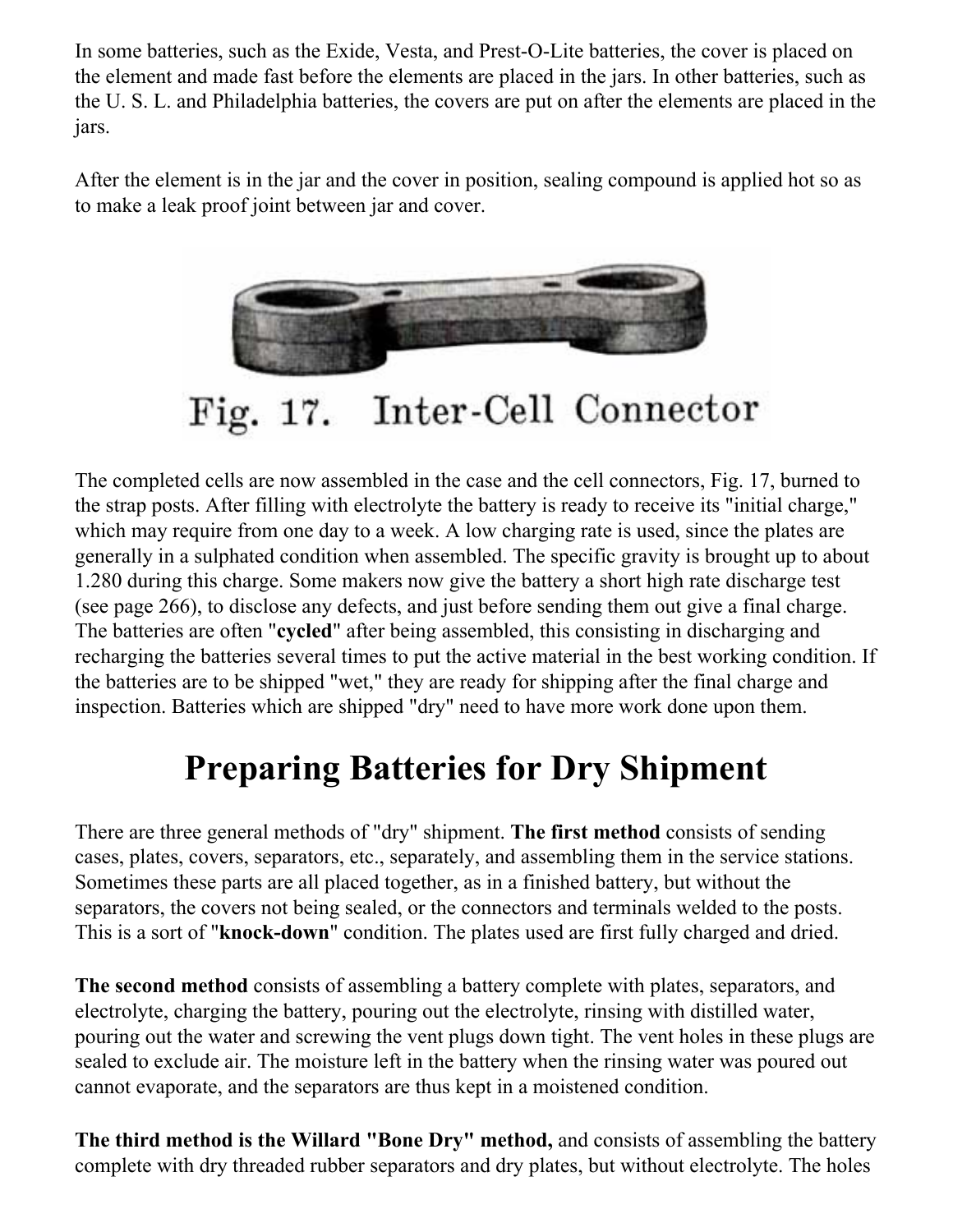in the vent plugs are not sealed, since there is no moisture in the battery. Batteries using wooden separators cannot be shipped "bone-dry," since wooden separators must be kept moist.

# **Terminal Connections**

When the battery is on the car it is necessary to have some form of detachable connection to the car circuit and this is accomplished by means of "terminal connectors," Fig. 18, of which there are many types.



Many types of terminals are in two parts, one being permanently attached to the car circuit and the other mounted permanently on the battery by welding it to the terminal post, the two parts being detachably joined by means of a bolted connection.

In another type of terminal, the cable is soldered directly to the terminal which is lead burned to the cell post. In this construction there is very much less chance of corrosion taking place, and it is therefore a good design.

# **HOMEMADE BATTERIES**

The wisest thing for the battery shop owner to do is to get a contract as official service station for one of. the well known makes of batteries. The manufacturers of this battery will stand behind the service station, giving it the benefits of its engineering, production, and advertising departments, and boost the service station's business, helping to make it a success.

Within the past year or so, however, some battery repairmen have conceived the idea that they do not need the backing of a well organized factory, and have decided to build up their own batteries. Some of them merely assemble batteries from parts bought from one or more manufacturers. If all the parts are made by the same company, they will fit together, and may make a serviceable battery. Often, however, parts made by several manufacturers are